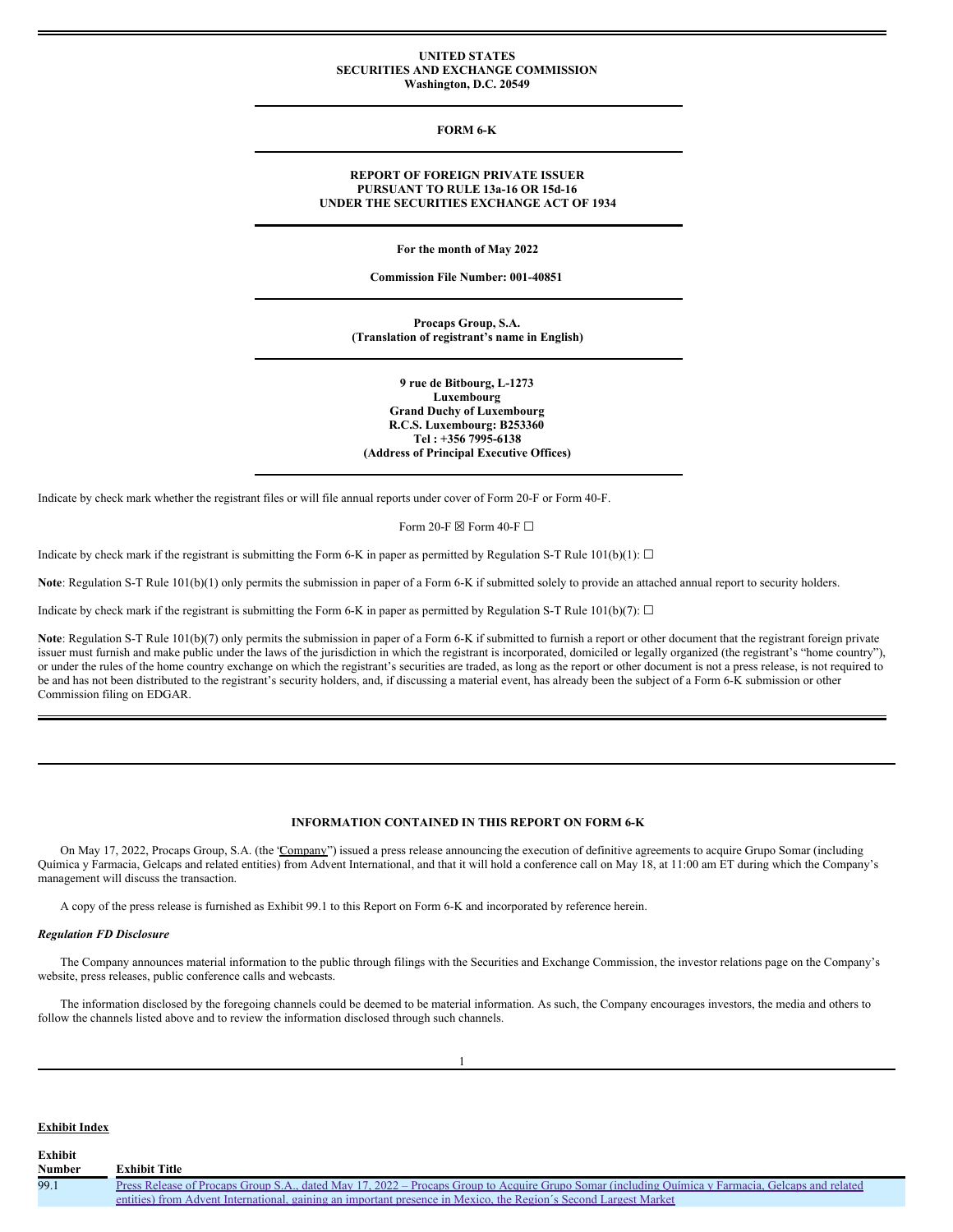# **SIGNATURE**

Pursuant to the requirements of the Securities Exchange Act of 1934, the registrant has duly caused this report to be signed on its behalf by the undersigned, thereunto duly authorized.

# PROCAPS GROUP, S.A.

| By:               | /s/ Ruben Minski    |
|-------------------|---------------------|
| Name <sup>.</sup> | <b>Ruben Mineli</b> |

Name: Ruben Minski Title: Chief Executive Officer Dated: May 17, 2022

3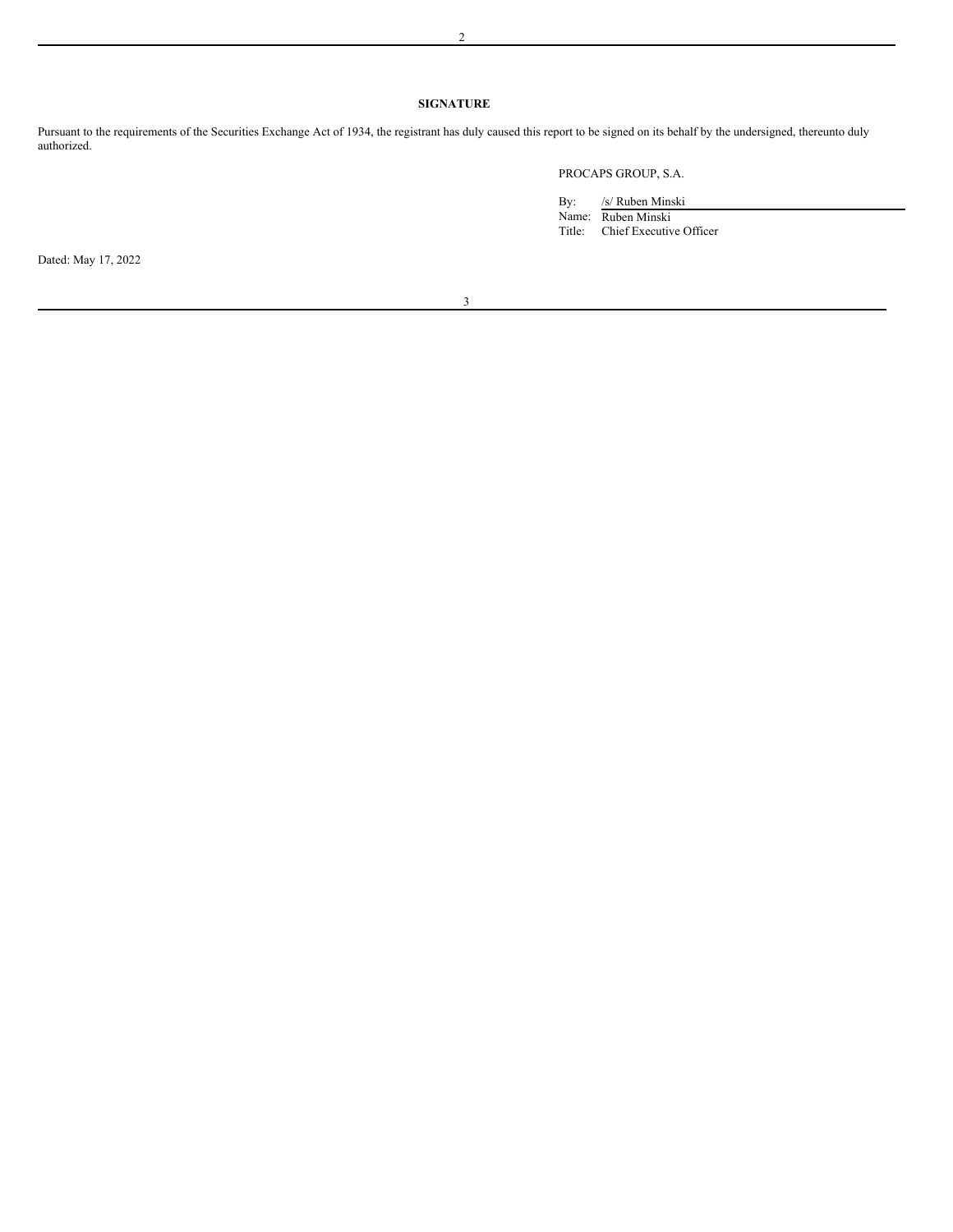

# **Procaps Group to Acquire Grupo Somar (including Química y Farmacia, Gelcaps and related entities) from Advent International, gaining an important presence in Mexico, the Region´s Second Largest Market**

This acquisition reaffirms Procaps Groups' strategy to become one of the fastest growing pharmaceutical organizations in Latin America

With FY2021 Net Revenues of \$184 million, Grupo Somar is one of the most relevant independent pharma companies in Mexico

**MIAMI, USA – BARRANQUILLA, COL – May 17, 2022** – Procaps Group (NASDAQ: PROC) ("Procaps"), a leading integrated LatAm healthcare and pharmaceutical conglomerate, today announced it has entered into a definitive agreement to acquire Grupo Somar (including Grupo Farmacéutico Somar and Química y Farmacia and, Gelcaps and related entities) from Advent International ("Advent"), one of the world's largest private equity investors.

Grupo Somar is an integrated pharmaceutical company focused on developing, manufacturing, and marketing high-quality branded generic, private label and OTC products targeted to the private market and offering CDMO services across key market segments in Mexico. Grupo Somar offers a diversified portfolio of products across key categories and has strong R&D and manufacturing capabilities, operating six modern production facilities (two of which manufacture Softgel capsules) in Mexico, including three FDAapproved plants with the ability to export to the U.S.

With a highly seasoned management team that has driven strong operating and financial performance over the past years, Grupo Somar is well positioned to capitalize on the strong secular tailwinds underpinning the Mexican market and sustain consistent growth across its different business lines. Grupo Somar generated approximately US\$184 million in net revenues (on an expected combined basis).

"We are thrilled to execute an important milestone on our long-planned rollup strategy with an ideal acquisition target for Procaps," saidRuben Minski, CEO of Procaps. "We believe Grupo Somar's diversified portfolio of innovative products alongside its management and technical capabilities will help accelerate Procaps top and bottom-line growth into the near future in an accretive manner. With this acquisition, Procaps continues to diversify its products and geographies based on being a leader in innovative oral delivery systems. I'm excited to finally have a physical presence in Mexico, a country for which we have had great admiration for many years. This is something that we have been working towards for quite some time. This announcement marks an incredibly proud day in our company's 45-year-old history. Procaps went public in September 2021 to *make acquisitions just like this one.*"



Alejandro Weinstein, Chairman of the M&A Committee of Procaps, added: "Grupo Somar represents a significant step forward for our regional consolidation strategy, expanding our reach in Mexico, which we anticipate will represent approximately 30% of the total revenues of the companies' combined, with the expectation to grow even more. We believe the combination of Grupo Somar and Procaps advances Procaps' position as a leading pan-regional integrated pharmaceutical company in Latin America and represents a unique opportunity to realize not only significant innovation capabilities as well as significant synergies through cross-selling opportunities and cost *ef iciencies.*"

"We are proud of the pharma platform we have built and are thrilled about the outcome, which was only possible with the dedication and collective effort of Grupo Somar's strong management team" said Ariel Blumenkranc, Managing Director of Advent in Mexico. "We believe Procaps is a very good harbor where Grupo Somar and its management team will continue to grow, developing new products both in Mexico and LatAm." said Juan Pablo Zucchini, a Managing Partner at Advent International in São Paulo.

## **Transaction Details**

The highlights of the acquisition include: (i) entry into the second largest pharma market in LatAm, (ii) increased manufacturing (including of Softgel capsules) and R&D capabilities, (iii) diversified portfolio, and (iv) combined synergies with a potential net present value between 25-40% of the total purchase price.

Procaps expects to fund the cash portion of the consideration with a combination of cash from its balance sheet and incremental debt. In connection with the transaction, Procaps has secured a fully committed bridge credit facility with Bank of America, JP Morgan and Morgan Stanley.

"We believe that by bringing Somar and Procaps together, we are unlocking significant synergies across all areas of the combined companies. R&D expansion, cross-border roll-out of our product portfolio, plants' specialization and efficiency, back-office centralization, and other synergies we expect will enable us to deliver value for our stakeholders from the initial year of the transaction," said Patricio Vargas, CFO of Procaps. "We expect that the cash generated by our combined companies will also allow us to rapidly deleverage our balance sheet, taking our net debt to Adjusted EBITDA ratios to be near our financial policy target of 3x, within 12 to 18 months of closing the *acquisition".*

The transaction is expected to close in the fourth quarter of 2022, subject to the satisfaction of customary closing conditions, including the approval of the Federal Economic Competition Commission (COFECE) in Mexico.

Morgan Stanley & Co. LLC served as exclusive financial advisor and Greenberg Traurig served as legal counsel to Procaps.